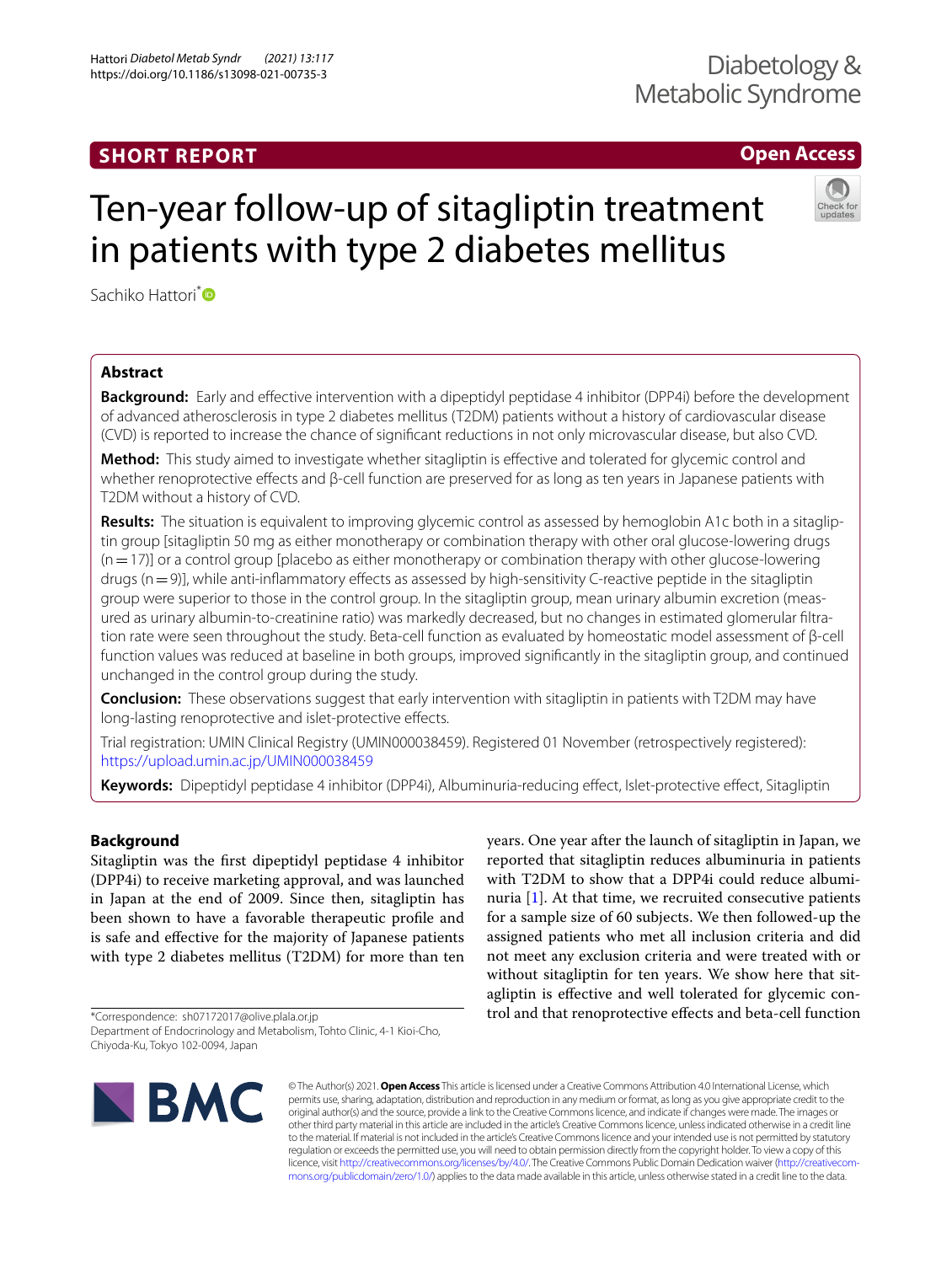were preserved for at least ten years in Japanese patients with T2DM.

# **Methods**

# **Study design and participants**

This single-center, open-label, randomized, prospective study included a total of 60 T2DM patients, 20–75 years old, with hemoglobin (Hb)A1c 8.0–6.5% and creatinine<1.2 mg/dl regardless of diet, exercise, and medical treatment without a DPP4i for at least 12 months in this clinic. Patients were assigned at random to the sitagliptin group [sitagliptin (50 mg) as either monotherapy or combination therapy with other oral glucoselowering drugs  $(n=30)$ ] or the control group [placebo as either monotherapy or other glucose-lowering drugs other than DPP4i  $(n=22)$ ]. Patients with type 1 diabetes, unstable cardiac disease, history of cardiovascular disease (CVD), signifcant renal impairment (creatinine clearance<30 ml/min), or elevated (more than twice the upper limit of normal) alanine aminotransferase, aspartate aminotransferase, or creatine phosphokinase were excluded. All patients continued medication with oral glucose-lowering drugs (sulfonylureas, metformin, or pioglitazone) that had already been administered. All other medications including antihypertensives (angiotensin II receptor blockers or calcium channel blockers) and antihyperlipidemic agents (statins or fbrates), remained unchanged during the study. Patients were given detailed explanations of the study protocol, and informed consent was obtained from each patient. The study protocol was approved by the ethics committee of the Tohto Clinic. This trial was registered with the University Hospital Medical Information Network (UMIN000038459).

# **Measurements and endpoints**

For all patients, blood and urine samples were collected after overnight fasting at baseline and then at intervals of three months for ten years. Assessments of high-sensitivity C-reactive protein (hsCRP), immunoreactive insulin (IRI), and urinary albumin were performed at LSI Medicine Corporation (Tokyo, Japan). Other biochemical data were generated in house. Homeostatic model assessment of insulin resistance (HOMA-IR) was calculated as (fasting blood glucose (FBG)  $\times$  IRI)/405. Homeostatic model assessment of β cell function (HOMA-β) was calculated as  $\left(\text{IRI} \times \text{360} \right) / \left(\text{fasting blood glucose (FBG) -63} \right)$ . Data on adverse experiences, physical examinations, vital signs, electrocardiograms, and body weight were collected on each visit. All adverse experiences were rated by investigators for intensity and relationship to study drug. Laboratory evaluations included complete blood chemistry, hematology, and urinalysis.

The primary endpoint was change in urinary albumin excretion (measured as urinary albumin-to-creatinine ratio (ACR) in milligrams/gram of creatinine) and HOMA-β. Secondary endpoints were the occurrence of cardiorenal events, acute pancreatitis, and any cause of death for ten years.

#### **Statistical analysis**

Data are expressed as mean $\pm$ standard deviation. Paired t-tests were used to compare parameters before treatment, and at every year after treatment. Statistical signifcance for differences was set at  $p < 0.05$ .

# **Results**

# **Subjects**

We screened 60 patients, of whom 52 were included after applying the exclusion criteria (sitagliptin group: 30 vs control group: 22). Two patients declined to participate because of the visiting schedule. After 5 years, 19 subjects had dropped out (sitagliptin group: 21 vs. control group: 12). The final number of subjects who completed ten years of participation in the study was 26 (sitagliptin group:  $17$  vs control group:  $9$ ) (Fig.  $1$ ). The mean period from onset of T2DM to the start of this study was  $9.1 \pm 4.8$  years in the final sitagliptin group, and  $9.5 \pm 6.7$  years in the final control group. All combination medications including oral glucose-lowering drugs and other medications (antihypertensives and antihyperlipidemic agents) remained unchanged in both groups throughout the entirety of the study. With regard to oral glucose-lowering drugs, the fnal number of sitagliptin monotherapy was 5 in 17 patients, and that of placebo monotherapy number was 2 in 9 patients.

### **Clinical parameters**

In the sitagliptin group, no signifcant changes in body weight, BMI, or waist circumference were observed from the onset to 5 or 10 years of sitagliptin administration. Sitagliptin treatment for 6 months signifcantly lowered both systolic and diastolic blood pressures (SBP and DBP, respectively), an efect which continued through the study. A reduction in fasting blood glucose at 6 months (from  $142 \pm 38$  to  $130 \pm 19$  mg/dL), and a reduction in HbA1c at 6 months (from  $6.9 \pm 0.92$  to  $6.3 \pm 0.70\%$ ) were observed, both efects of which were maintained through the study. Triglyceride, total cholesterol, HDLcholesterol, and LDL-cholesterol were not altered by sitagliptin treatment (data not shown). Finally, a signifcant reduction in hsCRP from  $452 \pm 308$  to  $260 \pm 131$  ng/mL was observed at 6 months, and further decreases were observed throughout the study (Table [1\)](#page-2-1).

In the control group, no signifcant changes in body weight, BMI, or waist circumference were observed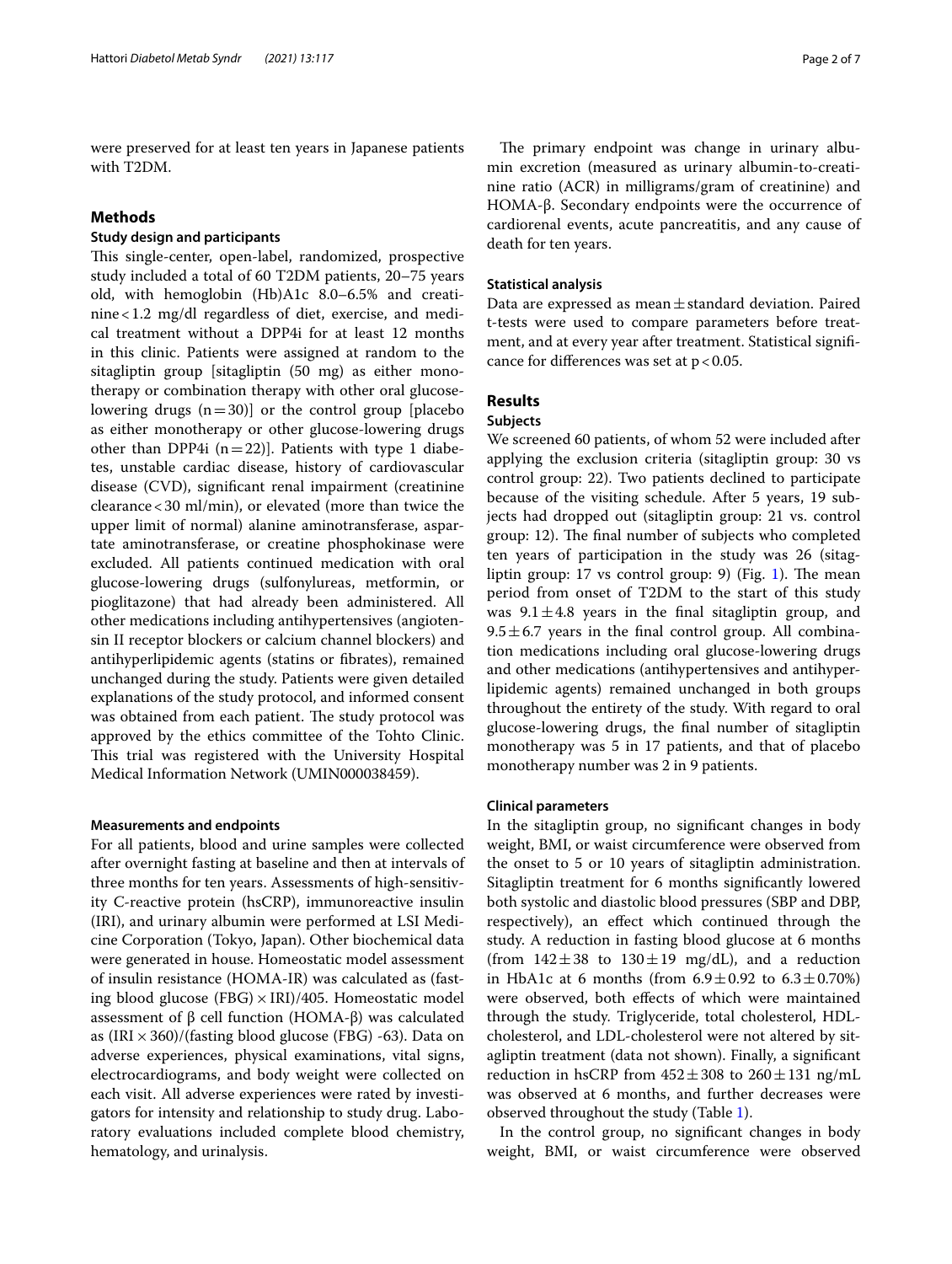

<span id="page-2-1"></span><span id="page-2-0"></span>

|  | Table 1 Clinical parameters in Sitagliptingroup and Control group |  |  |  |  |
|--|-------------------------------------------------------------------|--|--|--|--|
|--|-------------------------------------------------------------------|--|--|--|--|

|                | Sitagliptin group ( $n = 17$ ) |               |               |                 |                 |                |               |               |  |
|----------------|--------------------------------|---------------|---------------|-----------------|-----------------|----------------|---------------|---------------|--|
| Month of Study | $\circ$                        | 6             | 12            | 24              | 48              | 72             | 96            | 120           |  |
| FBG(mg/dl)     | 142 (38)                       | 130 (19)*     | $136(24)$ *   | $129(22)$ *     | $128(10)*$      | $128(12)^{*}$  | $112(18)*$    | $111(14)^{*}$ |  |
| HbA1c (%)      | 6.9(0.92)                      | $6.3(0.70)$ * | $6.6(0.62)$ * | $6.4(0.66)$ *   | $6.3(0.42)^{*}$ | $6.3(0.71)$ *  | $6.4(0.20)$ * | $6.3(0.16)$ * |  |
| BMI            | 22.4(3.4)                      | 22.6(3.3)     | 22.5(3.1)     | 22.5(3.7)       | 22.3(3.2)       | 22.7(3.2)      | 22.4(3.6)     | 22.4(3.7)     |  |
| hsCRP(ng/ml)   | 452 (308)                      | 260 (131)*    | 275 (189*)    | 190 (136)*      | 171 (139)*      | $160(122)*$    | $171(77)$ *   | $162(69)*$    |  |
| ACR(mg/gCr)    | 205 (390)                      | 131 (263)     | 97 (286)      | 50 (165)        | 40 (102)        | 39 (109)       | 54 (130)      | 41 (105)      |  |
| SBP (mmHg)     | 140 (18)                       | $129(19)^{*}$ | $129(12)$ *   | $128(14)^{*}$   | $128(15)^{*}$   | $125(13)$ *    | $124(5)$ *    | $122(4)$ *    |  |
| DBP (mmHg)     | 78 (11)                        | 73 (9)*       | $73(8)$ *     | $71(7)^*$       | 70 (10)*        | $69(7)$ *      | 70 $(6)^*$    | $69(5)$ *     |  |
|                | Control group ( $n = 9$ )      |               |               |                 |                 |                |               |               |  |
| Month of Study | $\Omega$                       | 6             | 12            | 24              | 48              | 72             | 96            | 120           |  |
| FBG(mg/dl)     | 137(17)                        | $129(14)$ *   | $126(17)^{*}$ | $119(13)*$      | $112(15)^{*}$   | $121(11)^*$    | $124(9)$ *    | $124(9)$ *    |  |
| HbA1c (%)      | 6.8(0.25)                      | $6.3(0.43)$ * | $6.3(0.35)$ * | $6.3(0.33)^{*}$ | $6.2(0.44)$ *   | 6.2 (0.55) $*$ | $6.4(0.27)$ * | $6.4(0.26)$ * |  |
| BMI            | 22.1(3.3)                      | 22.6(3.3)     | 22.5(3.1)     | 22.5(3.7)       | 22.7(3.9)       | 22.7(3.2)      | 22.4(2.9)     | 22.5(3.0)     |  |
| hsCRP(ng/ml)   | 204 (97)                       | 241 (63)      | 291 (96)      | 287 (78)        | 269 (102)       | 266 (75)       | 220 (163)     | 240 (174)     |  |
| ACR(mg/gCr)    | 99 (233)                       | 103 (267)     | 125 (284)     | 129 (305)       | 132 (299)       | 132 (211)      | 115 (154)     | 119 (148)     |  |
| SBP (mmHg)     | 130 (12)                       | 130(15)       | 131 (13)      | 131(11)         | 130(14)         | 129(15)        | 130 (14)      | 131 (15)      |  |
| DBP (mmHg)     | 72 (8)                         | 72 (9)        | 73 (12)       | 73 (9)          | 72 (8)          | 73 (12)        | 73 (7)        | 72 (10)       |  |

Values are shown as means  $\pm$  SD in parentheses

*FBG* fasting bloodglucose, *HbA1c* hemoglobin A1c, *BMI* body mass index, *hsCRP* high sensitivity C-reactitive protein, *ACR* albumin-to-creatinine ratio, *SBP* systolic blood pressure, *DBP* diastolic blood pressure

\* Intragroup comparison: p<0.05 (paired t test)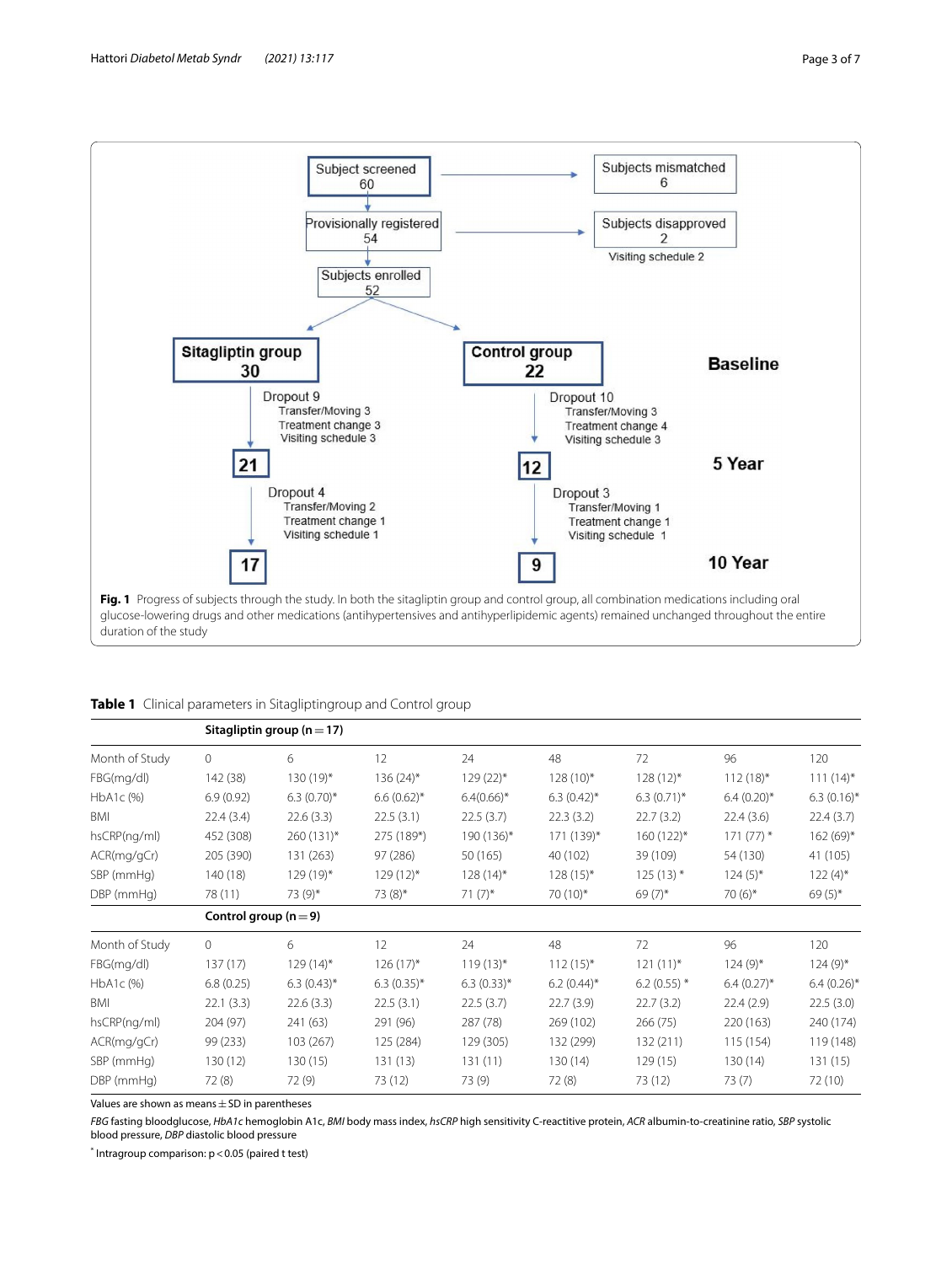

<span id="page-3-0"></span>from the onset to 5 or 10 years of placebo administration. A reduction in fasting blood glucose at 6 months (from  $137 \pm 17$  to  $129 \pm 14$  mg/dL), and a reduction in HbA1c at 6 months (from  $6.8 \pm 0.25$  to  $6.3 \pm 0.43$ %) were observed, both efects of which were maintained through the study. No signifcant changes in SBP, DBP, or hsCRP were observed during the study (Table [1](#page-2-1)).

# **ACR and eGFR**

In the sitagliptin group, the mean urinary albumin excretion (measured as urinary albumin-to-creatinine ratio (ACR) in milligrams/gram of creatinine) did not change in the 6 months before sitagliptin treatment and markedly decreased in the 6 months after sitagliptin treatment, and these efects were gradually increased during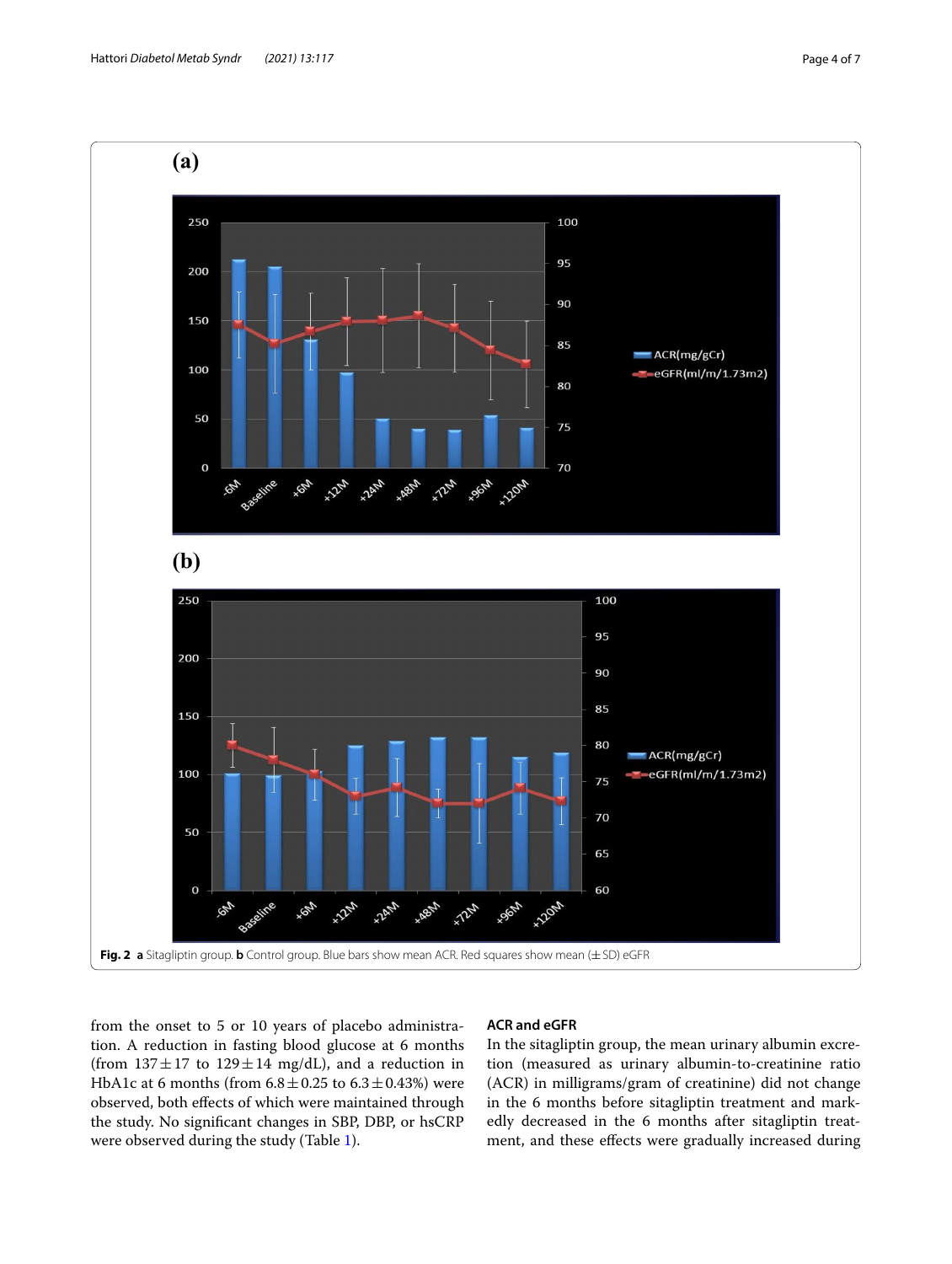the study. No changes in estimated glomerular fltration rate (eGFR) were seen throughout the study (Fig. [2a](#page-3-0)).

In the control group, mean ACR tended to slightly increase and eGFR tended to slightly decrease during the study (Fig. [2](#page-3-0)b).

Changes in mean ACR in both groups were not statistically signifcant because of the large standard deviations (SDs). Thus, Table  $2$  shows the staging for diabetic nephropathy by the Japanese Diabetes Society [[2](#page-6-0)] before and after treatment with or without sitagliptin. The number of patients with improved stage was increased in the sitagliptin group, while the number of patients with a deterioration in stage increased in the control group.

#### **HOMA‑β and HOMA‑IR**

In the sitagliptin group, HOMA-β values were reduced at baseline, signifcantly improved within 24 months, and then increased throughout the study. HOMA-IR values stayed within normal range during the study (Table [3\)](#page-5-1). In the control group, HOMA-β values, which were similarly reduced at baseline, continued unchanged and HOMA-IR values also remained within normal range during the study (Table [3\)](#page-5-1).

#### **Safety and tolerability**

Starting with 52 subjects, the fnal number of subjects after ten years was 26. Although half of the subjects dropped out, no episodes of hypoglycemia exhibiting marked severity (i.e., loss of consciousness or requirement for medical assistance), no heart failure and no acute pancreatitis was observed during the study in either group.

# **Discussion**

The major findings for sitagliptin in this study were a persistent albuminuria-reducing efect and islet-protective efect developing over a period of years.

In one year after the launch of sitagliptin in Japan, we reported that sitagliptin reduced albuminuria without changing eGFR in patients with  $T2DM$  [\[1](#page-5-0)]. That was the frst report in the world to show that sitagliptin could reduce albuminuria. Here, we showed that this efect of sitagliptin continued for ten years, while albuminuria tended to increase somewhat without sitagliptin despite reasonably good glycemic control in both groups. On the other hand, sitagliptin showed a small but early decline in eGFR that lasted for 48 months with no diference in changes of ACR in the Trial Evaluating Cardiovascular Outcomes with Sitagliptin (TECOS) trial [\[3](#page-6-1), [4](#page-6-2)].

Likewise, early and efective intervention with a DPP4i before the development of advanced atherosclerosis in T2DM patients without a history of CVD is reported to increase the chance of a signifcant reduction not only of microvascular disease, but also CVD [[5,](#page-6-3) [6](#page-6-4)], while three large-scale randomized clinical trials including TECOS have reported that DPP4i did not reduce CV risk in T2DM patients with a history of CVD or at high risk of CVD [\[7](#page-6-5)[–9](#page-6-6)].

Thus, both renoprotective and anti-atherosclerotic efects might be expected with earlier use of sitagliptin.

Ascener et al. reported that sitagliptin (100 or 200 mg) as monotherapy for 24 weeks signifcantly improved HOMA-β (100 mg sitagliptin: from 57 to 70%; 200 mg sitagliptin: from 55 to 68%), while placebo did not [\[10](#page-6-7)]. We also showed here that sitagliptin (50 mg) as either monotherapy or in combination therapy with other oral glucose-lowering drugs for ten years signifcantly improve HOMA-β. Although HOMA-β values at baseline was lower and doses of sitagliptin were smaller in our study compared with the investigation by Ascener et al., the efects of sitagliptin in improving HOMA-β values were similarly clear within 24 months, although to a lesser extent, then gradually increasing until the end of our study. Malvandi et al. reported that sitagliptin efectively modulated benefcial immune-relevant pathways in a human beta cell line. This might be related to the isletprotective efects seen in T2DM patients treated with sitagliptin [\[11](#page-6-8)].

East Asian T2DM is becoming widely recognized as characterized primary by β-cell dysfunction and generally lesser obesity and higher insulin sensitivity compared with that in Caucasians  $[12–15]$  $[12–15]$  $[12–15]$  $[12–15]$ . Indeed, HOMA- β values were decreased and HOMA-IR values were within normal limits at the start of this study, while HOMA-β remained more than 50% at baseline in the study by Ascener et al. [\[10](#page-6-7)].

However, UKPDS data have shown that decreased insulin sensitivity is a prerequisite for T2DM development and β-cell function is reduced to about 50% at the diagnosis of type 2 diabetes, with a 4% rate of reduction per year among Caucasians  $[15, 16]$  $[15, 16]$  $[15, 16]$ . Thus, the

<span id="page-4-0"></span>**Table 2** Staging of the participants for diabetic kidney disease

|     |               | Control ( $n = 9$ )      |       |  |
|-----|---------------|--------------------------|-------|--|
| 0 M | 120 M         | 0 M                      | 120 M |  |
| 8   | 14            | 4                        | 2     |  |
| 7   | $\mathcal{D}$ | 4                        | 6     |  |
| 2   |               |                          |       |  |
| 0   | 0             |                          | 0     |  |
| 0   | $^{()}$       |                          | O     |  |
|     |               | Sitagliptin ( $n = 17$ ) |       |  |

Stage I: ACR<30, Stage II: ACR30~300, Stage III: ACR>300 *ACR* albumin creatinine ratio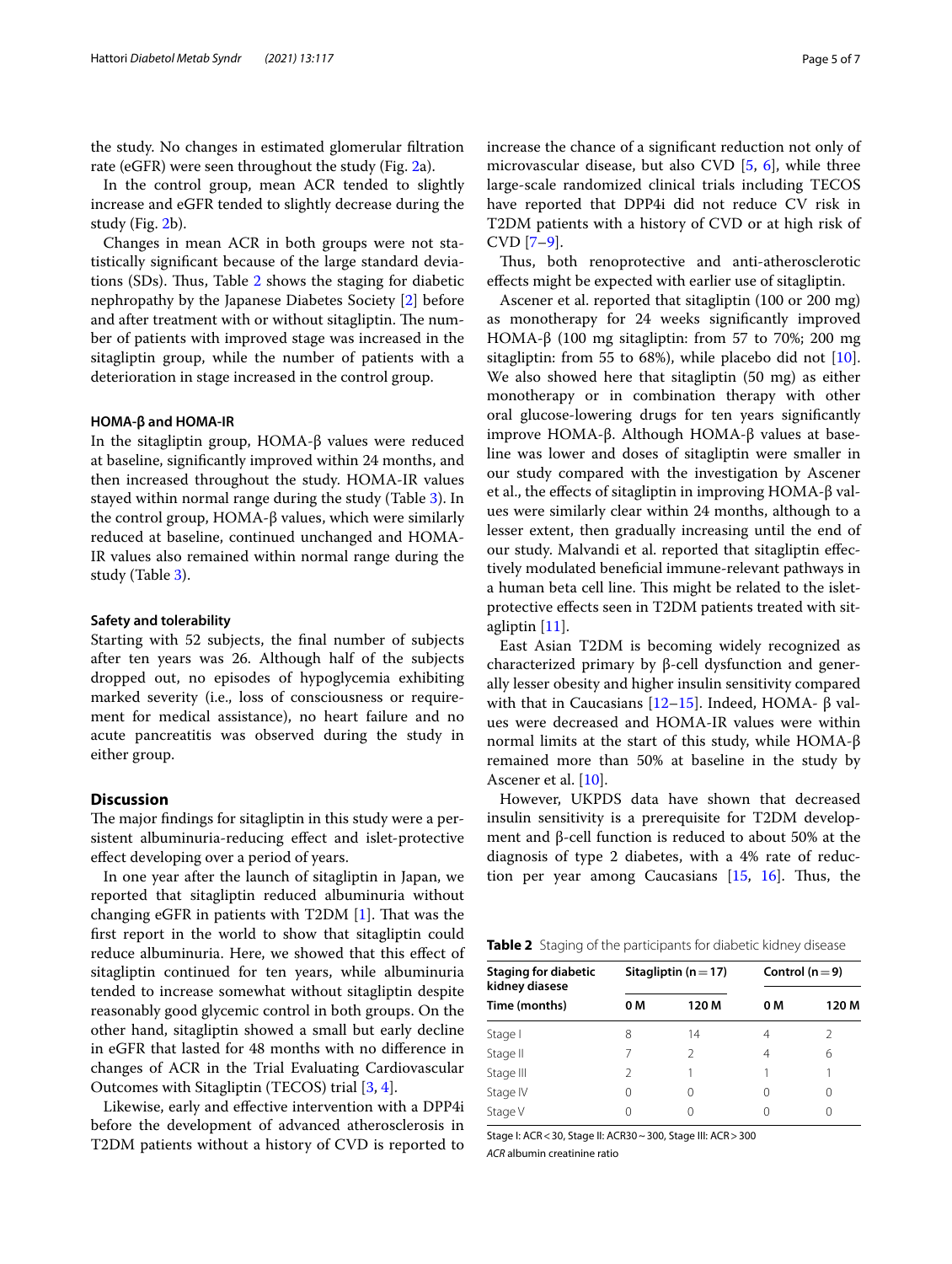|                | Sitagliptin group ( $n = 17$ ) |            |             |                |                |               |                |                 |
|----------------|--------------------------------|------------|-------------|----------------|----------------|---------------|----------------|-----------------|
| Month of Study | 0                              | 6          | 12          | 24             | 48             | 72            | 96             | 120             |
| $HOMA-B$       | 15.6 (8.81)                    | 13.1(8.15) | 19.5 (10.5) | $20.3(7.41)^*$ | $24.6(8.60)$ * | 28.12 (8.91)* | $31.2(12.2)^*$ | $31.4(10.41)^*$ |
| HOMA-IR        | 1.15(0.74)                     | 1.14(0.63) | 1.14(0.60)  | 1.12(0.59)     | 1.15(0.61)     | 1.18(0.55)    | 1.14(0.61)     | 1.15(0.54)      |
|                | Control group ( $n = 9$ )      |            |             |                |                |               |                |                 |
| Month of Study | 0                              | 6          | 12          | 24             | 48             | 72            | 96             | 120             |
| $HOMA-B$       | 21.6(18.7)                     | 22.0(16.6) | 19.5(13.1)  | 22.4(18.7)     | 20.9(21.2)     | 21.1(4.2)     | 24.2 (18.5)    | 23.2 (18.4)     |
| <b>HOMA-IR</b> | 1.14(0.81)                     | .36(0.67)  | 1.27 (0.61) | 1.41 (0.74)    | 1.29 (0.76)    | 1.21 (0.66)   | .22(0.52)      | 1.17(0.50)      |

<span id="page-5-1"></span>**Table 3** HOMA-β and HOMA-IR in Sitagliptin group and Control group

Values are shown as means $\pm$ SD in parentheses

*HOMA-β*, homeostatic model assessment of β cell function, *HOMA-IR* homeostatic model assessment of insulin resistance

\* Intragroup comparison: p<0.05 (paired t test)

islet-protective efect of sitagliptin seems likely to prove less efective once T2DM has developed among individuals from a Caucasian background despite the data reported by Ascener et al. [\[10\]](#page-6-7).

Participants in both the sitagliptin group  $(n=17)$  and the control group  $(n=9)$  completed this study receiving counseling on adequate exercise and diet throughout the study. Probably for these reasons, the situation is equivalent to improving glycemic control in both groups, while anti-inflammatory effects in the sitagliptin group were superior to those in the control group. Thus, the persisting albuminuria-reducing and islet-protective efects of sitagliptin might be related to anti-infammatory efects and/or other unknown factors, rather than through glucose-lowering efects. Interestingly, Solerte et al. reported that sitagliptin treatment was associated with reduced mortality and improved clinical outcomes in a cohort of patients with T2DM and coronavirus disease 2019 (COVID-19) at the time of hospitalization [\[17](#page-6-12), [18\]](#page-6-13). As severe acute respiratory syndrome coronavirus 2 (SARS-CoV-2) may bind to DPP4 (or CD26), which mediates proinfammatory signals, sitagliptin might exert anti-infammatory efects in patients with T2DM and COVID-19.

The key limitation of the present study was the small number of participants. Ten years of follow-up without any change in treatment obviously represents a substantial barrier to participation, and many participants indeed dropped out during the study. Nevertheless, this observation for ten years suggests that early intervention with sitagliptin might have long-term clinical signifcance.

# **Conclusion**

This study shows the good overall safety profile of sitagliptin, as well as its efficacy in improving glycemic control over the long term. Also, this study suggests that sitagliptin may have long-lasting renoprotective and islet-protective efects in patients with T2DM.

#### **Abbreviations**

ACR: Albumin-to-creatinine ratio; BMI: Body mass index; CVD: Cardiovascular disease; DBP: Diastolic blood pressure; DPP4: Dipeptidyl peptidase 4; FBG: Fasting blood glucose; eGFR: Estimated glomerular fltration rate; HbA1c: Hemoglobin A1c; HDL: High-density lipoprotein; HOMA-β: Homeostatic model assessment of β-cell function; HOMA-IR: Homeostatic model assessment of insulin resistance; IRI: Immunoreactive insulin; LDL: Low-density lipoprotein; hsCRP: High-sensitivity C-reactive protein; SBP: Systolic blood pressure; T2DM: Type 2 diabetes mellitus.

#### **Acknowledgements**

The author wishes to thank the members of Tohto Clinic for helping implement this work plan.

#### **Authors' contributions**

All work in this study was basically performed by SH herself. The author read and approved the fnal manuscript.

#### **Funding**

This work did not receive any external funding.

#### **Availability of data and materials**

The datasets analyzed during the current study are not publicly available due to some relevant ongoing studies, but may be available from the corresponding author of this article on reasonable request.

### **Declarations**

### **Ethics approval and consent to participate**

This study was approved by the ethics committee at Tohto Clinic, and written informed consent was obtained from all participating patients prior to initiation of the study.

#### **Consent for publication**

Not applicable.

#### **Competing interests**

There are no conficts of interest to declare.

# Received: 29 August 2021 Accepted: 10 October 2021

# **References**

<span id="page-5-0"></span>1. Hattori S. Sitagliptin reduces albuminuria in patients with type 2 diabetes. Endocr J. 2011;58:69–73.